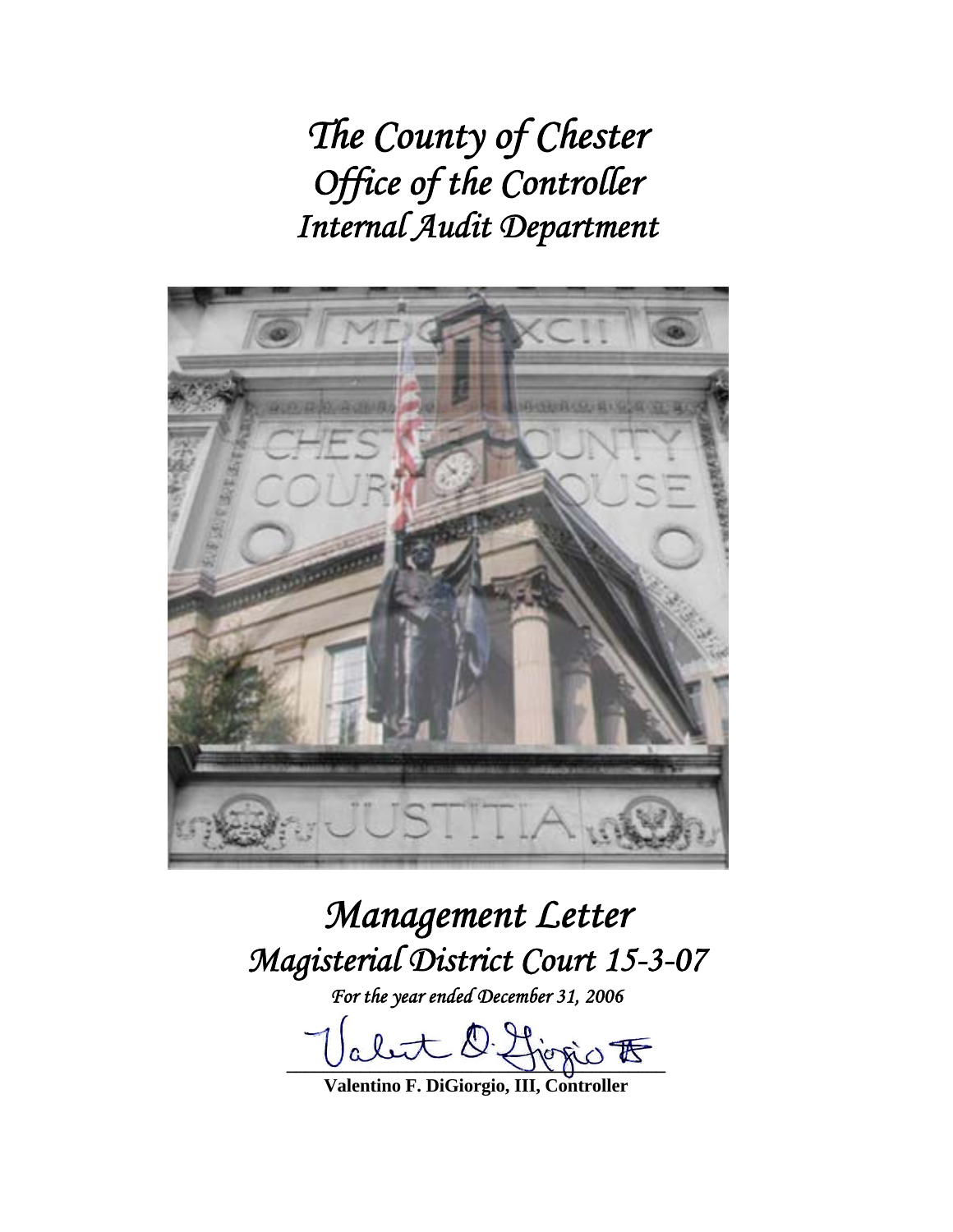## **To: District Judge Nancy A. Gill**

## *Introduction*

On August 24, 2007, Internal Audit completed an audit of Magisterial District Court 15-3-07 (*District Court*). Gretchen W. Sohn, CIA, was the auditor-in-charge and was assisted by one additional staff auditor. Internal Audit is required by County Code to review district courts annually to ensure compliance with policies and procedures mandated by the Administrative Office of Pennsylvania Courts and/or District Justice Administration and to assess their overall internal control structure. The scope of our audit included a review of the following:

- Cash and Petty Cash
- Undisbursed Funds
- Cash Receipts
- Manual Receipts
- Cash Disbursements
- Voided Transactions
- Overall Compliance.

## *Executive Summary*

The management and staff of the *District Court* are, in all material respects, in compliance with policies and procedures set forth by the Administrative Office of Pennsylvania Courts and directives imposed by District Justice Administration. Internal Audit did not identify any matters of a significant nature in the area of compliance or in the overall internal control structure. Only minor incidents in the two areas were noted during the audit and are included within this Management Letter. Our observations and testing revealed a knowledgeable and well-trained staff.

We would like to thank the management and staff of the *District Court* for their cooperation and assistance during the course of this audit. We have provided herein a copy of our "Audit Findings" and "Recommendations" for your review and comment.

Please feel free to contact our office at (610) 344-6797 should you have any questions or concerns.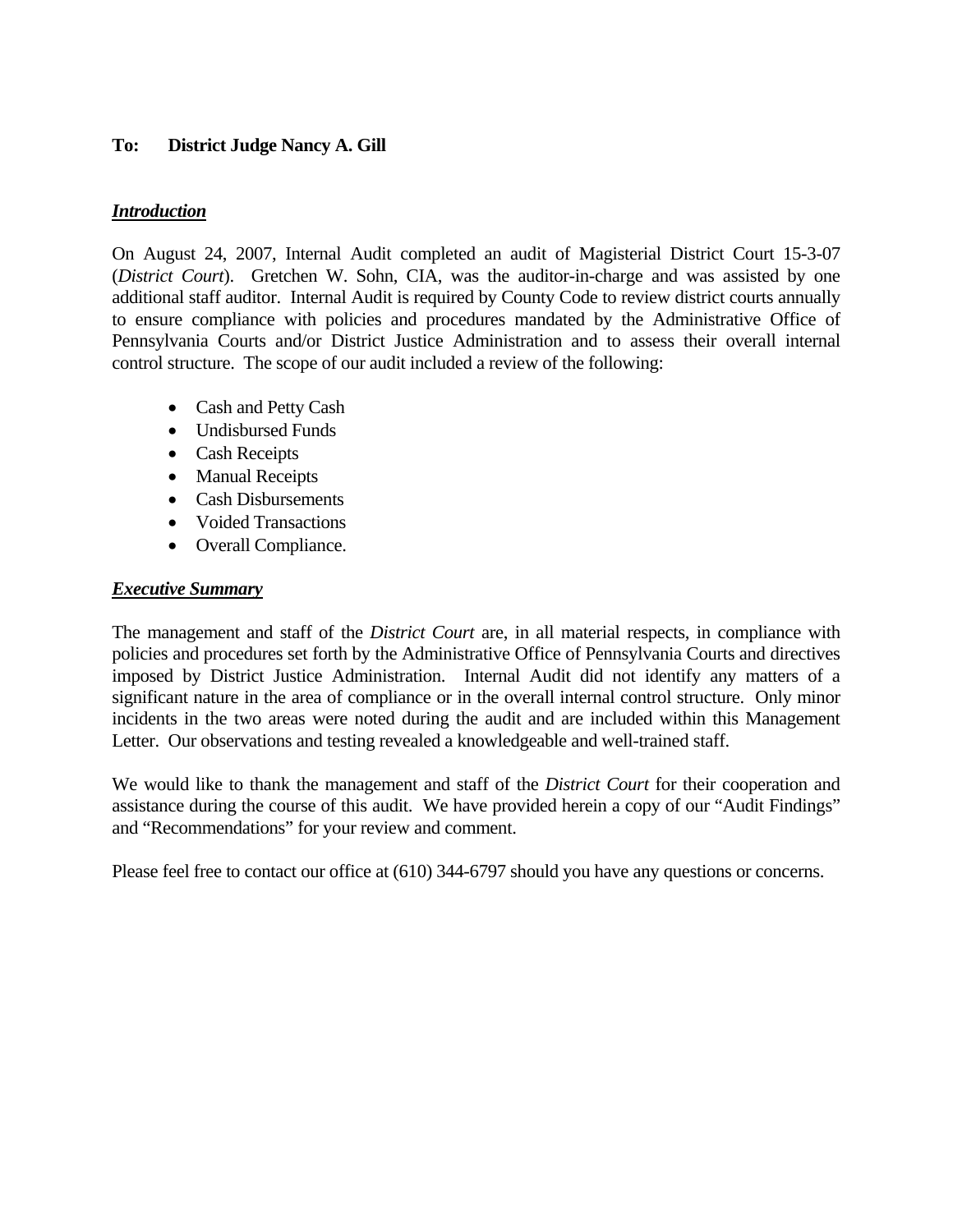## **COUNTY OF CHESTER**

## **MAGISTERIAL DISTRICT COURT 15-3-07**

# **FINDINGS AND RECOMMENDATIONS**

## **FOR THE YEAR ENDED DECEMBER 31, 2006**

# **I. INTERNAL CONTROL FINDINGS AND RECOMMENDATIONS**

## RECORDKEEPING

#### Finding 1: Voided Disbursements

Internal Audit noted that in 2 instances, the original check that had been voided could not be located. They were not filed with the office check copy, nor were they in the case file.

#### Recommendation

Internal Audit recommends that *District Court* management stress to the staff the importance of maintaining source documents. Voided original checks should be labeled as "void", the signature line defaced or cut out, and filed with the office check copies.

#### Auditee Response

Per Office Manager, Peggy Smith, she shredded the original checks as a safety precaution. Starting January, 2007, new Office Manager's policy is to keep the checks that are voided in the check copy binder, with the exception of escheated checks.

## **II. COMPLIANCE WITH POLICIES AND PROCEDURES**

In order to test compliance with all applicable policies, procedures, and regulations, Internal Audit selected a statistical sample of 25 case files out of a total population of 7,351 case files created in 2006. In addition, we performed other related tests of cash receipts, cash disbursements, manual receipts, undisbursed funds, and voided transactions. Sample size for the tested areas was determined through a risk assessment analysis based on the results of the *District Court's* prior year audit and current year caseload. We believe the results of our tests are representative of the entire population on the basis of accepted audit sampling principles.

#### Finding 1: Stale-dated Checks

Internal Audit noted that stale-dated checks were not being voided and escheated in a timely manner.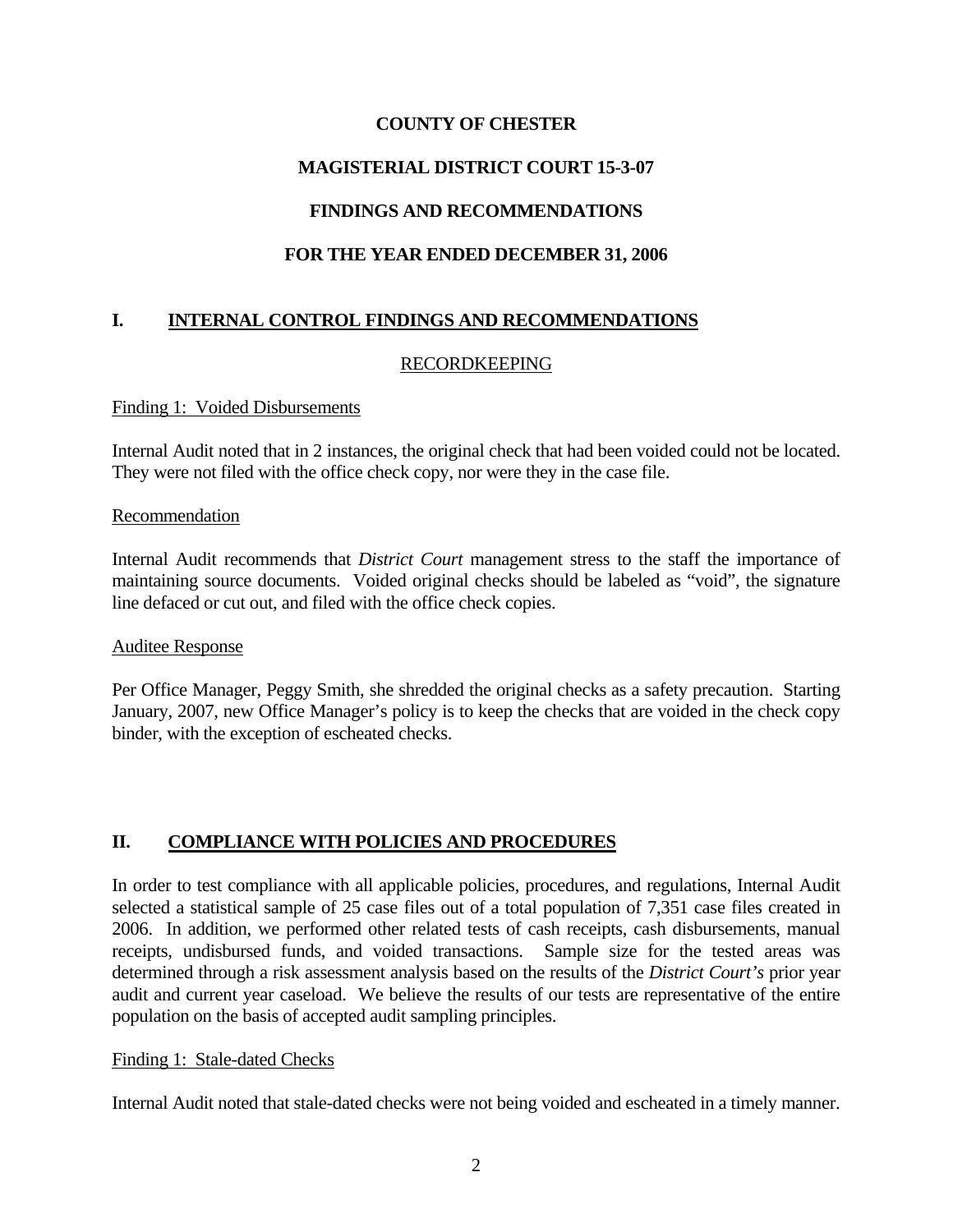## **COUNTY OF CHESTER**

## **MAGISTERIAL DISTRICT COURT 15-3-07**

## **FINDINGS AND RECOMMENDATIONS**

## **FOR THE YEAR ENDED DECEMBER 31, 2006**

## **II. COMPLIANCE WITH POLICIES AND PROCEDURES (continued)**

Finding 1: Stale-dated Checks (continued)

#### Recommendation

Internal Audit recommends that the *District Court* adhere to the stale-dated check/escheat procedures as outlined in the District Justice Automated Office Clerical Procedures Manual.

#### Auditee Response

Checks were issued in August, 2006 and not escheated in a timely manner. However, during that time many other things were occurring in the Court (i.e. relocation of the Court and transition to a new Office Manager).

The new Office Manager did escheat the checks in a timely fashion after assuming the position and continues to do so.